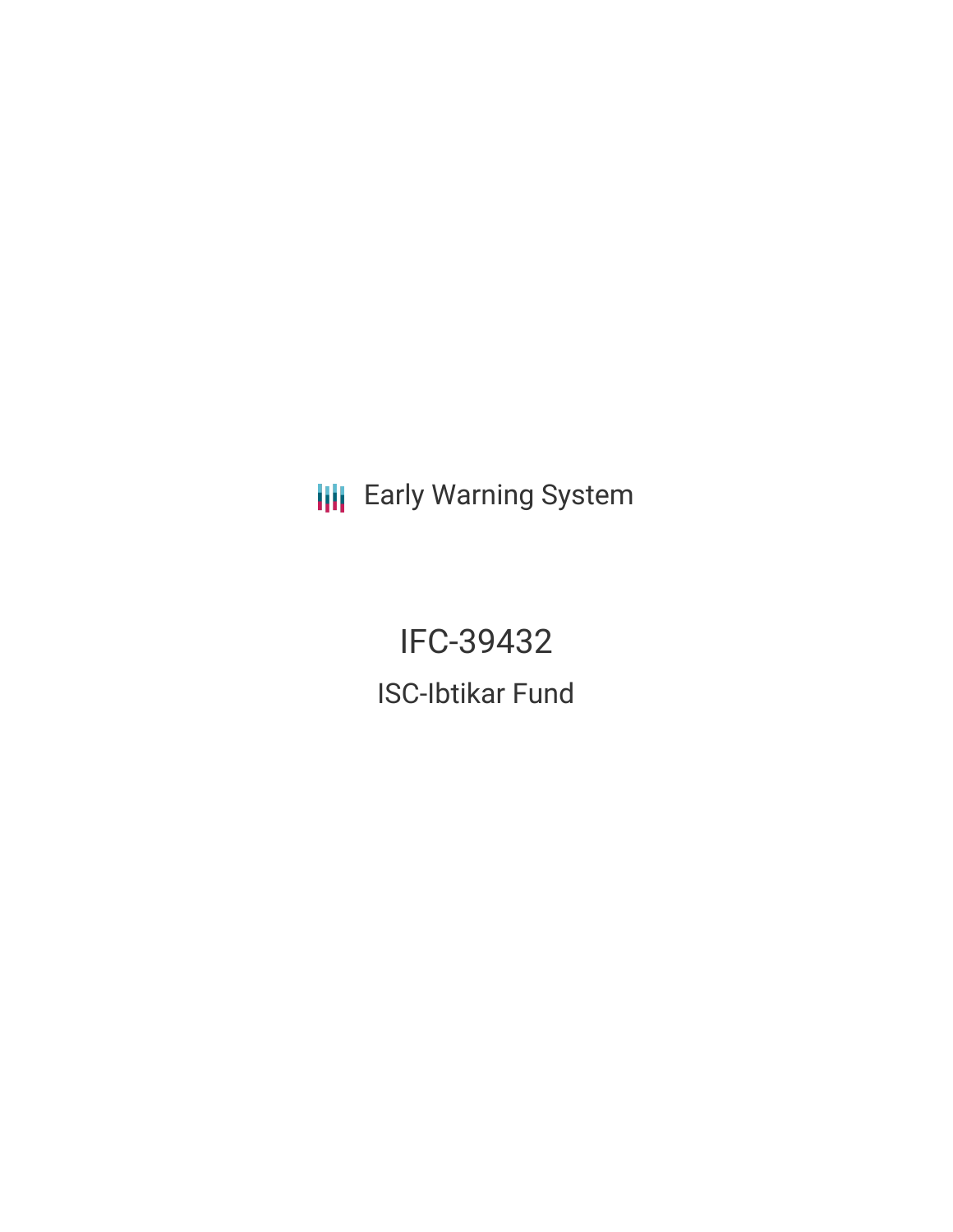# **Quick Facts**

| <b>Countries</b>               | Palestine, West Bank, Gaza              |
|--------------------------------|-----------------------------------------|
| <b>Financial Institutions</b>  | International Finance Corporation (IFC) |
| <b>Status</b>                  | Active                                  |
| <b>Bank Risk Rating</b>        | FI                                      |
| <b>Borrower</b>                | <b>IBTIKAR FUND</b>                     |
| <b>Sectors</b>                 | Finance                                 |
| <b>Investment Type(s)</b>      | Equity                                  |
| <b>Investment Amount (USD)</b> | \$1.00 million                          |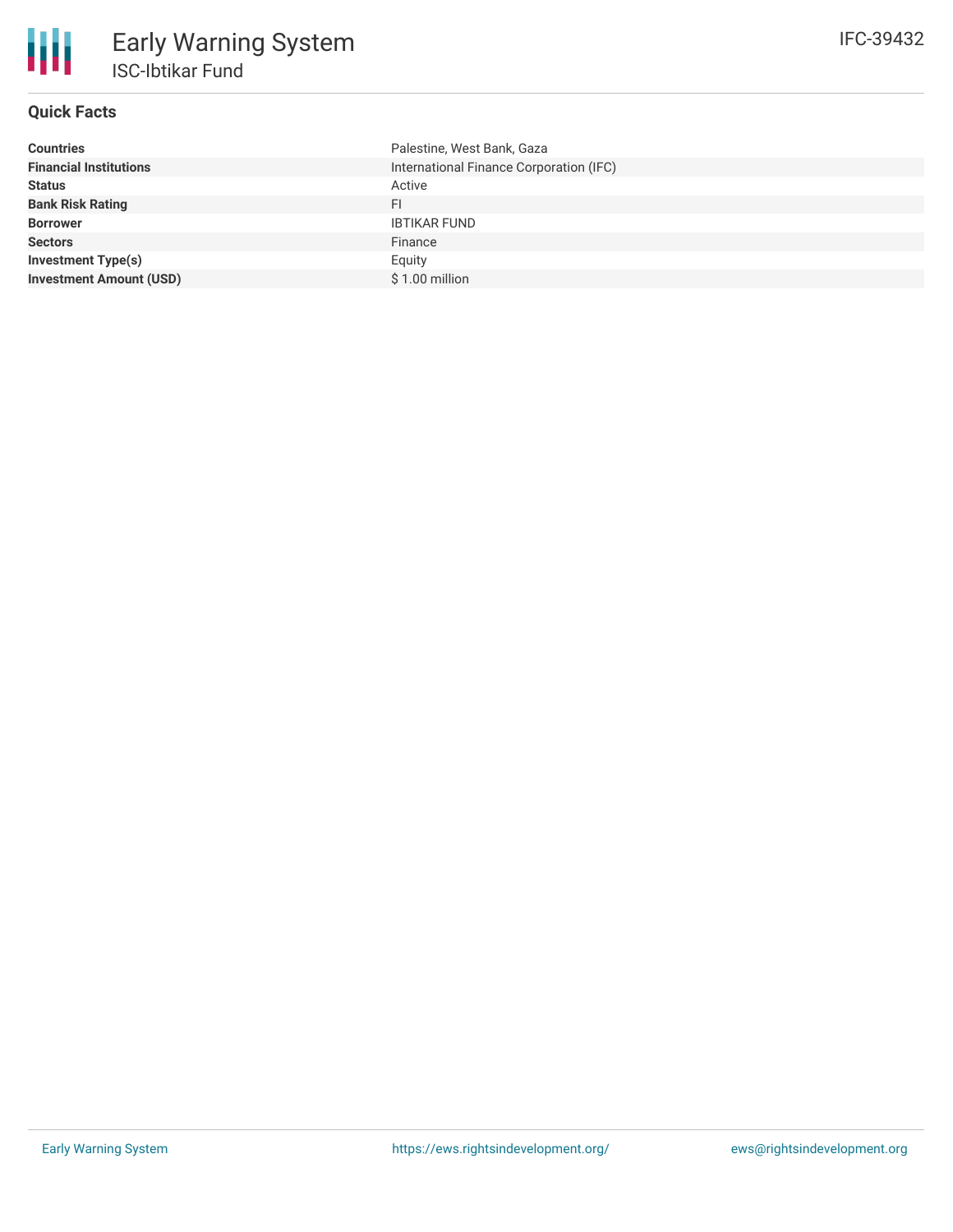

## **Project Description**

Ibtikar Fund LP ("Ibtikar" or the "Fund") is an early stage venture capital fund raising \$10-12 million to invest in 45+ seed stage companies in Palestine. This investment will fall under the IFC Startup Catalyst initiative, which supports entrepreneurship and innovation at the earliest stages.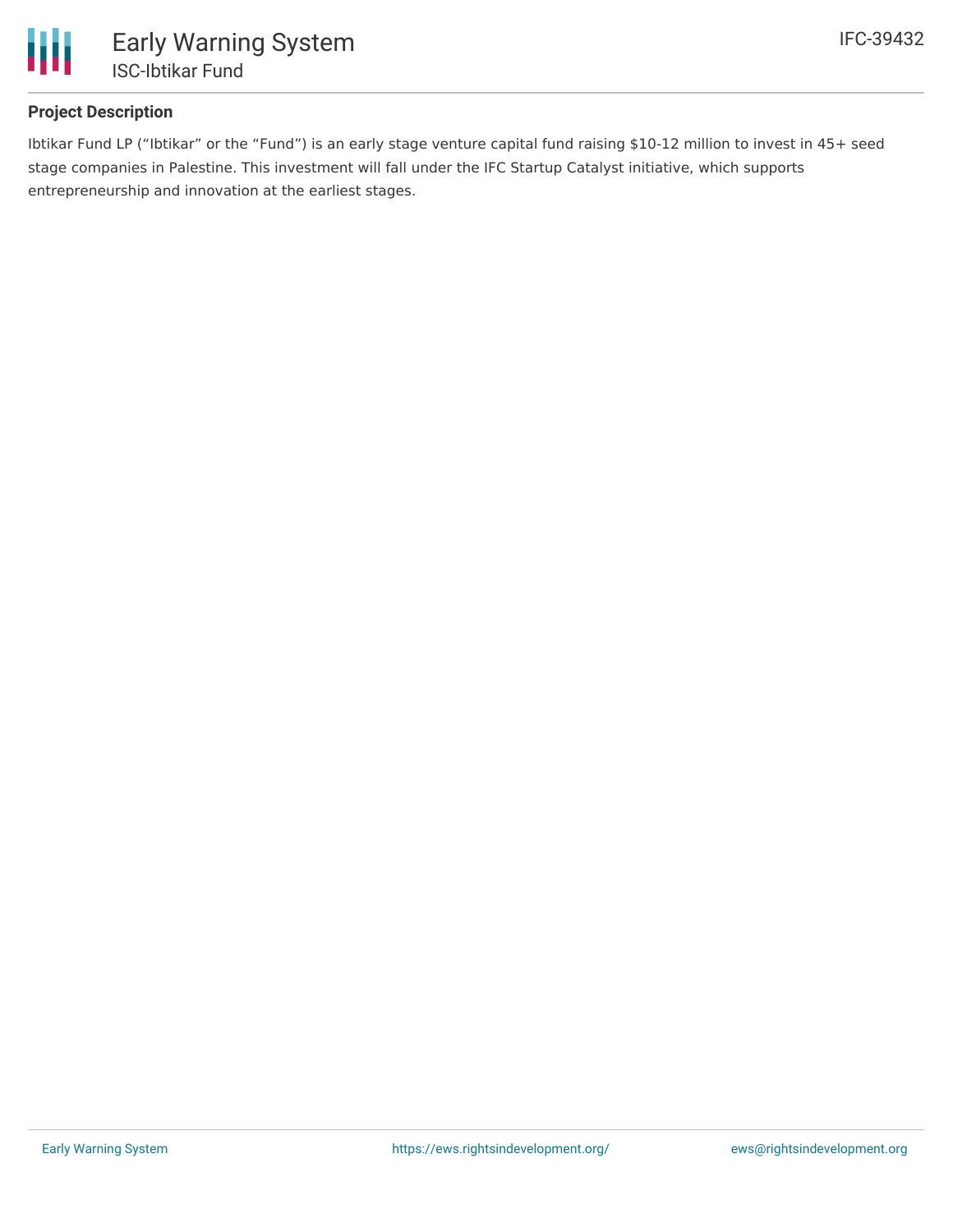### **Investment Description**

• International Finance Corporation (IFC)

### **Financial Intermediary**

Financial Intermediary: A commercial bank or financial institution that receives funds from a development bank. A financial intermediary then lends these funds to their clients (private actors) in the form of loans, bonds, guarantees and equity shares. Financial intermediaries include insurance, pension and equity funds. The direct financial relationship is between the development bank and the financial intermediary.

• Ibtikar [Development](file:///actor/809/) Oman SAOC (Financial Intermediary)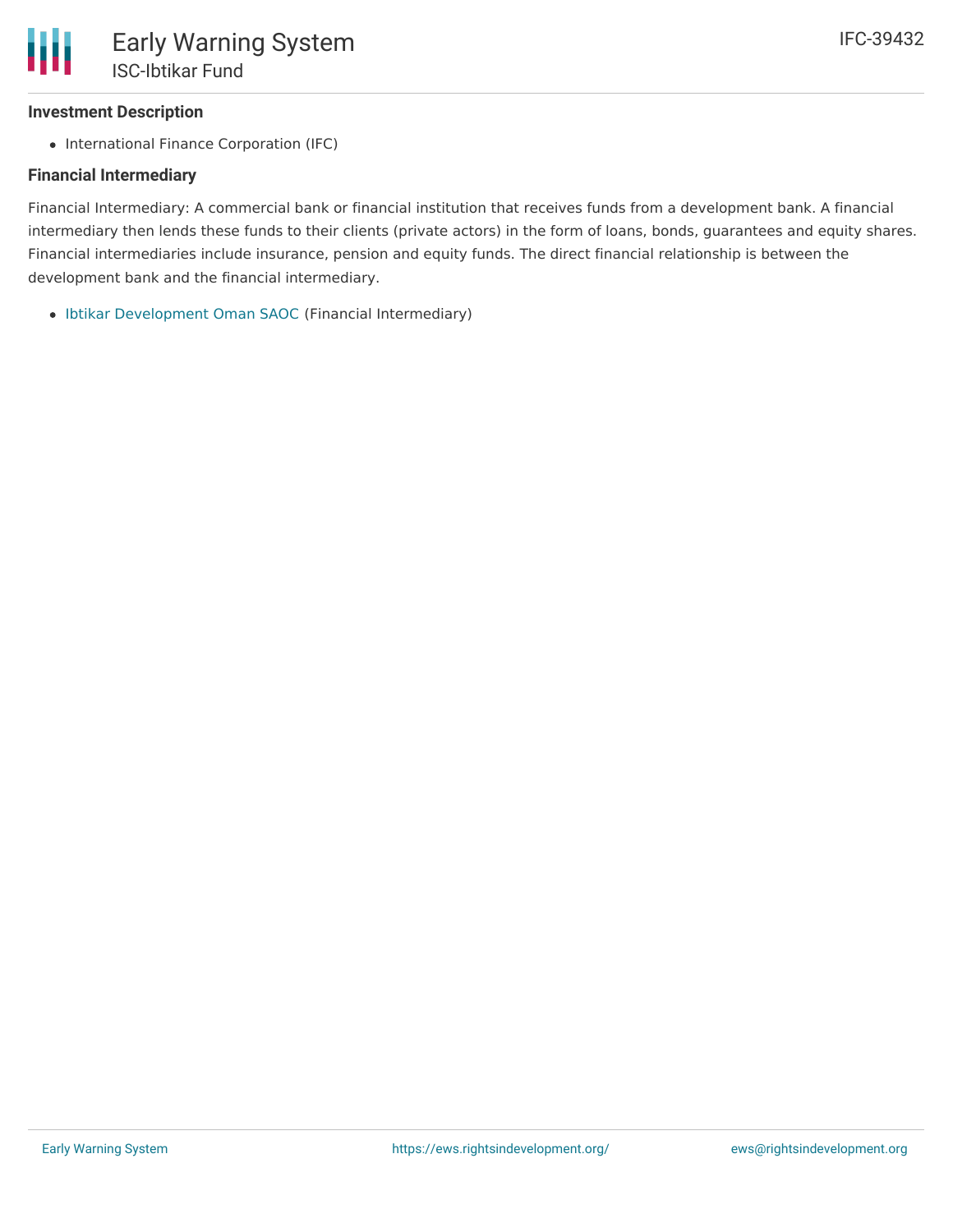

### **Private Actors Description**

Ibtikar Development Oman SAOC is a venture capital firm specializing in startups.